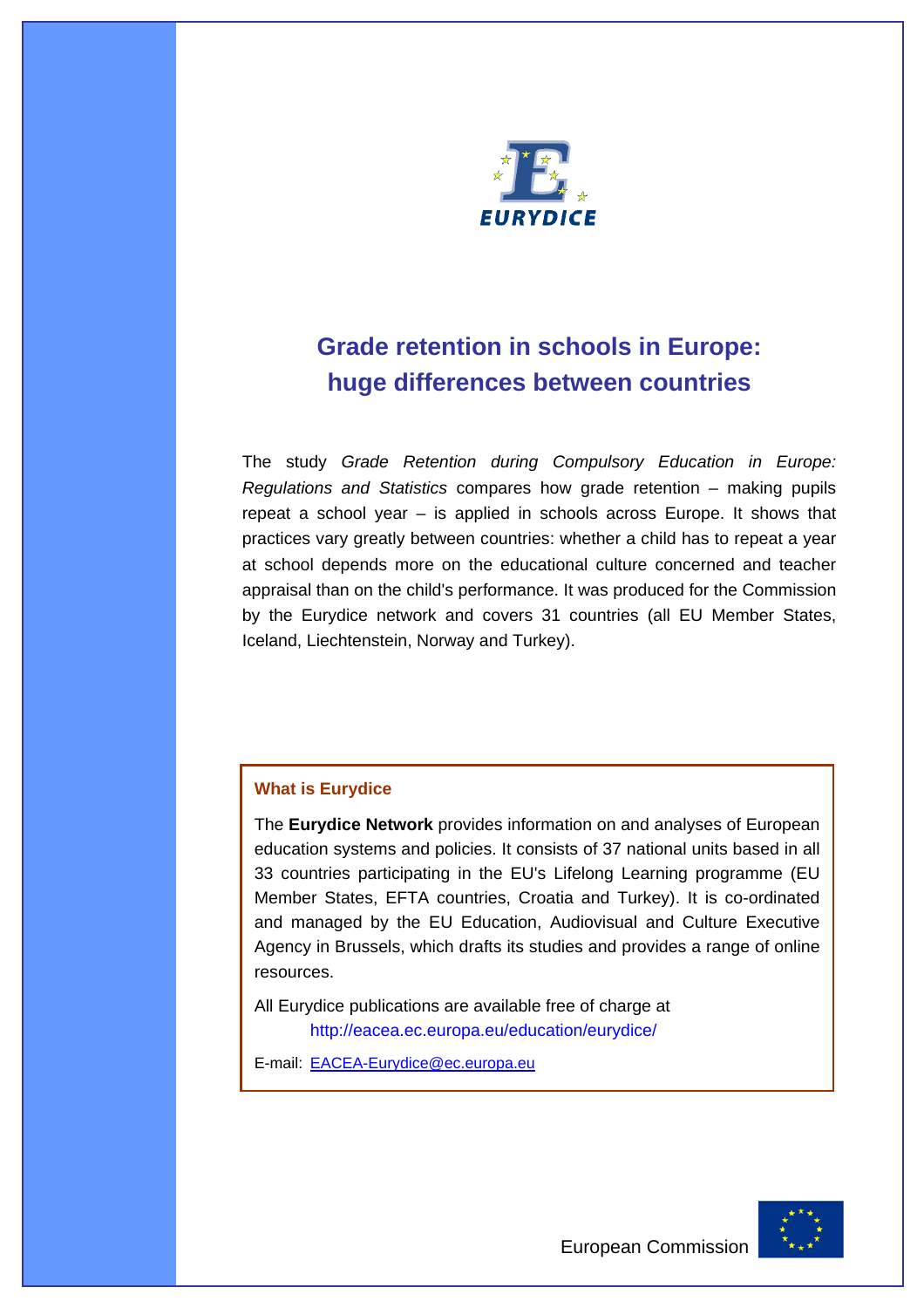# **Wide difference in grade retention rates**

Grade retention is possible in most countries and basic regulations are often similar. In many countries, restrictions on retention are imposed by regulation but, rates of retention nevertheless vary significantly between countries. Data from the 2009 PISA survey (Programme for International Student Assessment) showed that some countries such as Slovenia, the United Kingdom, Iceland and Finland have very low retention rates (less than 3 %); while other countries such as the Belgium (French Community), Spain, France, Luxembourg and Portugal reveal very high rates (more than 30 %).

**Figure 1: Grade progression in primary education according to existing regulations, 2009/10** 



瘏 Automatic progression

*Source:* Eurydice.

# **Where grade retention is widespread, the idea that it is beneficial for pupils is still prevalent in the education community**

A prevailing culture of grade retention seems to be the main reason why the practice is used more often in certain countries, where the idea that repeating a year could be beneficial for pupils' learning remains strong. This view is often held by teaching staff, the education community and parents, even though it has repeatedly been challenged. The Eurydice study demonstrates that there is no clear relationship between regulations and rates of repetition in practice. Therefore the challenge lies more in questioning certain assumptions and beliefs rather than regulatory change.



**Figure 2: Proportion of 15-year-old pupils who have repeated a year at least once** 

| EU-27 |           |           | BE fr BE de BE nl |      | BG   | CZ             | DK  | DE         | EE  | ΙE        | EL                | ES                | FR                |                   | ΩV           |      |     |     |
|-------|-----------|-----------|-------------------|------|------|----------------|-----|------------|-----|-----------|-------------------|-------------------|-------------------|-------------------|--------------|------|-----|-----|
| 16.0  |           | 37.1      | 26.3              | 21.5 | 5.4  | 4.0            | 4.4 | 21<br>21.4 | 5.6 | 11.9      |                   | 35.3              | 36.5              | 5.3               | $\mathsf{v}$ | 10.8 | 3.9 | 36. |
| HU    | МT        | <b>NL</b> | AT                | PL   | PT   | R <sub>0</sub> | SI  | SΚ         | FI  | <b>SE</b> | UK-<br><b>ENG</b> | UK-<br><b>WLS</b> | UK-<br><b>NIR</b> | UK-<br><b>SCT</b> | IS           |      | NO  | ΤR  |
| 9.8   | $\lambda$ | 26.3      | 9.3               | 5.3  | 34.5 | 4.2            | 1.5 | 3.6        | 2.8 | 4.5       |                   |                   | l.b               | ۰.9               | 0.9          | 20.2 |     | 3.8 |

Countries not contributing to data collection

*Source:* 2009 PISA database, OECD.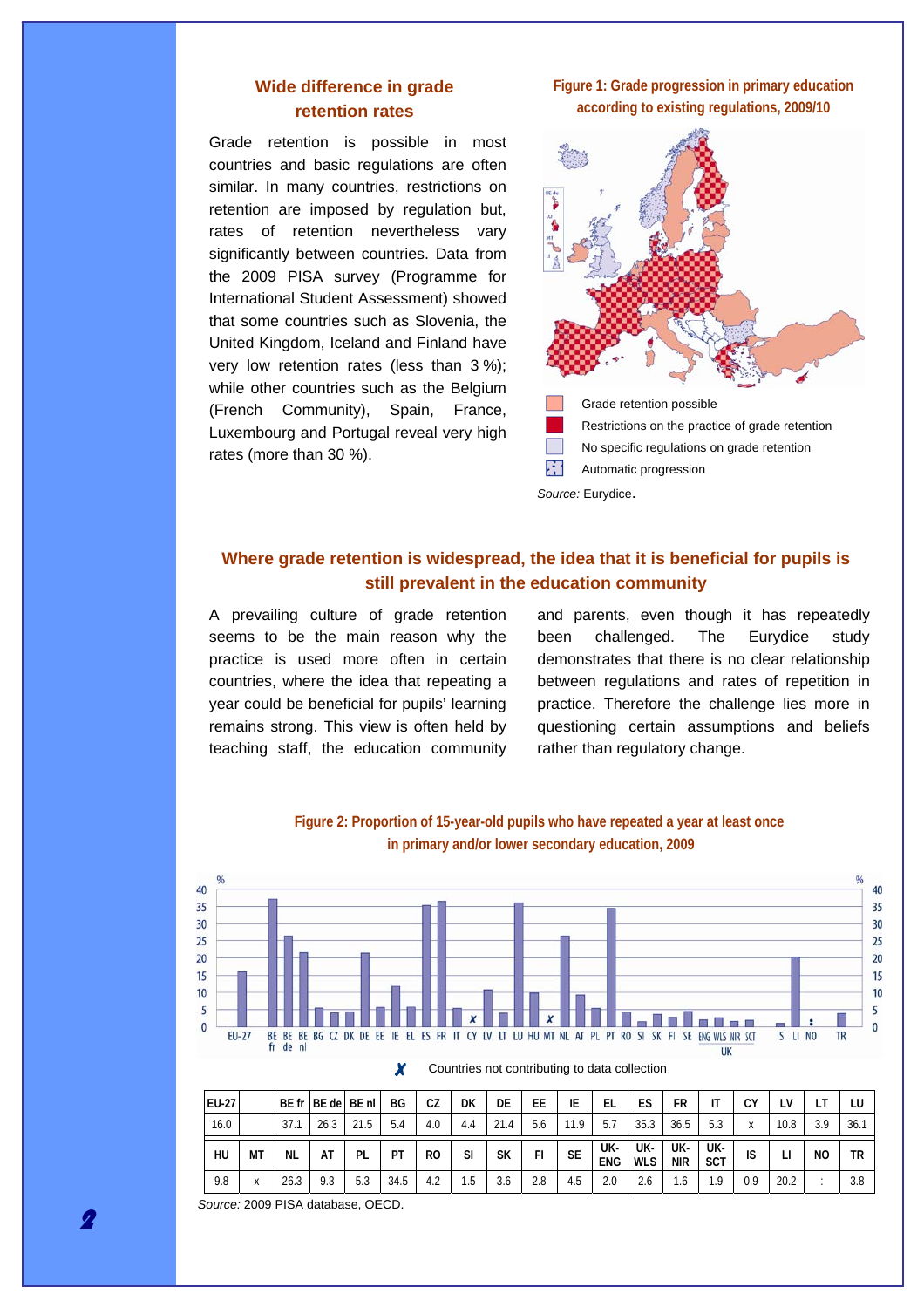#### **Why and where a pupil would repeat a school year**

In a few countries, automatic progression is an official principle (Iceland and Norway for all compulsory education and Bulgaria and Liechtenstein at primary level). The situation is similar in the United Kingdom because, although there are no specific regulations on grade retention, children are normally expected to progress through school within their own year group.

In all other countries, grade retention is permitted by legislation but usually with various restrictions such as automatic progression during the first years of primary education and/or a limit on the number of times a child may repeat a year.

In all countries, support and remedial measures are available for pupils facing learning difficulties across the school year. Lack of sufficient progress at the end of the year is the most frequent reason why pupils may have to repeat a year, and this decision is usually based more on teacher appraisal than on standardised learning progress scales.

### **Decision-making process on grade repetition**

In most countries the school takes the decision, whether the responsibility lies primarily with the child's teacher, the teaching staff as a whole or the head of school. It is possible for them to consult specialists outside of school but generally speaking, the decision is the school's responsibility. In some countries however, parties from outside the school may play a significant role. These external participants are often educational psychologists and/or guidance services who provide either advice or approval to ensure that the best informed decision is made about a pupil's case.

A few exceptions occur: in Cyprus at primary level, the final decision rests with the inspector assigned to the school who then approves or rejects the teacher's recommendation. While at lower secondary level in Scotland the decisionmaking power is shared between the school head and the local authorities and in Ireland, all decisions regarding pupil progression to the next year at lower secondary level are always made outside the school by the Department of Education and Skills.



## **Figure 3: Role of education professionals within and outside the school in the grade retention decision-making process in primary education, 2009/10**